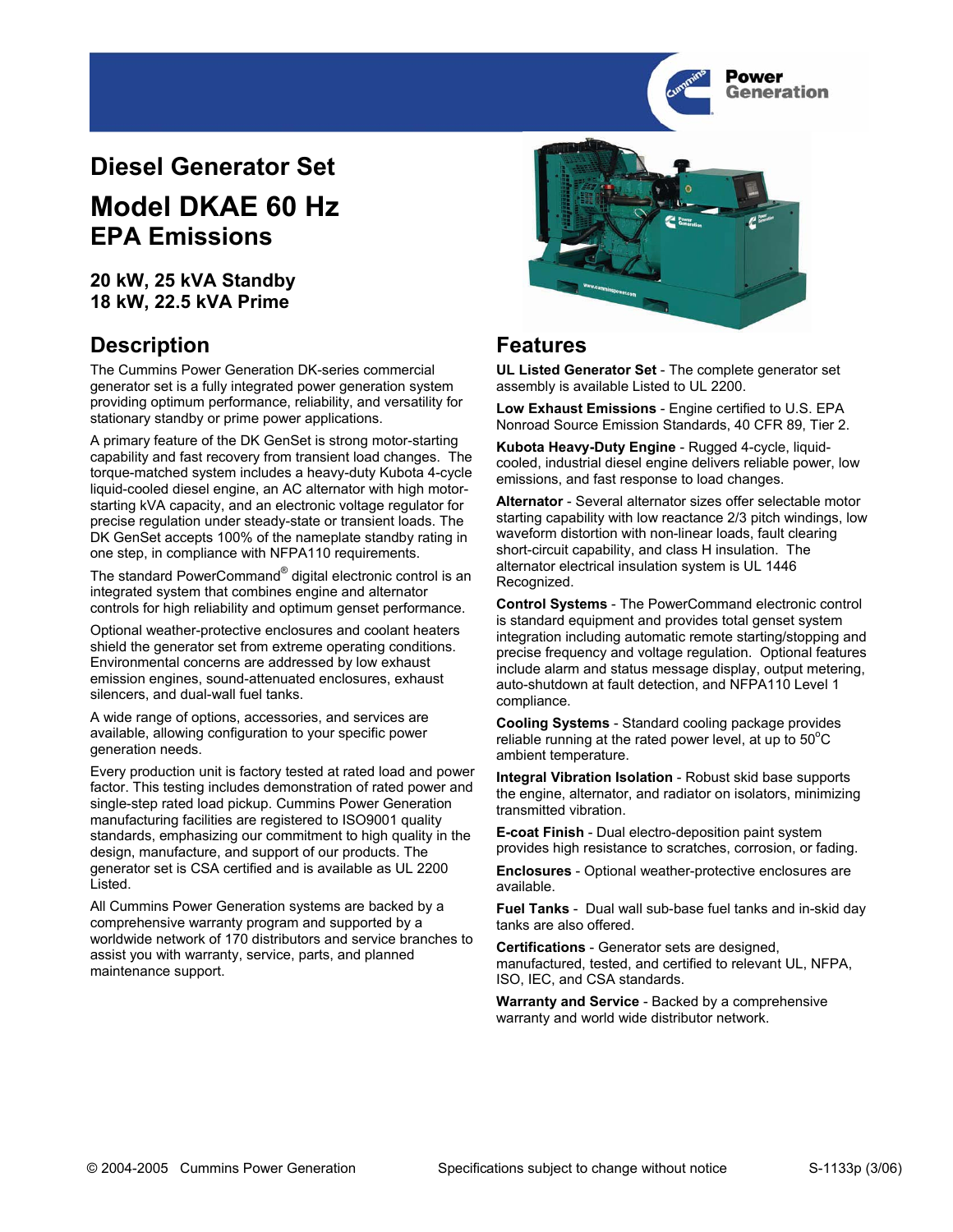### **Generator Set**

The general specifications provide representative configuration details. Consult the outline drawing for installation design.

#### **Specifications – General**

See outline drawing 500-4222 for installation design specifications.

| Unit Width, in (mm)                             | 31.0 (787)                                                        |
|-------------------------------------------------|-------------------------------------------------------------------|
| Unit Height, in (mm)                            | 38.6 (980)                                                        |
| Unit Length, in (mm)                            | 66.9 (1699)                                                       |
| Unit Dry Weight, Ib (kg)                        | 1210 (549)                                                        |
| Unit Wet Weight, Ib (kg)                        | 1252 (568)                                                        |
| Rated Speed, rpm                                | 1800                                                              |
| <b>Voltage Regulation, No Load to Full Load</b> | ±2.0%                                                             |
| <b>Random Voltage Variation</b>                 | $±1.0\%$                                                          |
| <b>Frequency Requlation</b>                     | 5%                                                                |
| <b>Random Frequency Variation</b>               | $\pm 0.5\%$ (Isochronous optional + 0.25%)                        |
| <b>Radio Frequency Interference</b>             | Meets requirements of most industrial and commercial applications |

| Cooling                                     | <b>Standby</b> | <b>Prime</b> |
|---------------------------------------------|----------------|--------------|
| Fan Load, HP (kW)                           | 4.0(3.0)       | 4.0(3.0)     |
| Coolant Capacity with radiator, US Gal (L)  | 2.7(10.2)      | 2.7(10.2)    |
| Coolant Flow Rate, Gal/min (L/min)          | 14.0(53.0)     | 14.0 (53.0)  |
| Heat Rejection To Coolant, Btu/min (MJ/min) | 1637.0 (1.7)   | 1411.0 (1.5) |
| Heat Radiated To Room, Btu/min (MJ/min)     | 360.0(0.4)     | 320.0(0.3)   |
| Maximum Coolant Friction Head, psi (kPa)    | 3.1(21.4)      | 3.1(21.4)    |
| Maximum Coolant Static Head, ft (m)         | 29.5(9.0)      | 29.5(9.0)    |

| Air                                                |                |                |
|----------------------------------------------------|----------------|----------------|
| Combustion Air, scfm (m <sup>3</sup> /min)         | 59.4(1.7)      | 59.4(1.7)      |
| Alternator Cooling Air, scfm (m <sup>3</sup> /min) | 250.0 (7.1)    | 250.0(7.1)     |
| Radiator Cooling Air, scfm (m <sup>3</sup> /min)   | 3900.0 (110.4) | 3900.0 (110.4) |
| Max. Static Restriction, in $H_2O$ (Pa)            | 0.50(124.50)   | 0.50(124.50)   |

### Rating Definitions

**Standby Rating based on:** Applicable for supplying emergency power for the duration of normal power interruption. No sustained overload capability is available for this rating. (Equivalent to Fuel Stop Power in accordance with ISO3046, AS2789, DIN6271 and BS5514). Nominally rated.

**Prime (Unlimited Running Time) Rating based on:** Applicable for supplying power in lieu of commercially purchased power. Prime power is the maximum power available at a variable load for an unlimited number of hours. A 10% overload capability is available for limited time. (Equivalent to Prime Power in accordance with ISO8528 and Overload Power in accordance with ISO3046, AS2789, DIN6271, and BS5514). This rating is not applicable to all generator set models. **Base Load (Continuous) Rating based on:** Applicable for supplying power continuously to a constant load up to the full output rating for unlimited hours. No sustained overload capability is available for this rating. Consult authorized distributor for rating. (Equivalent to Continuous Power in accordance with ISO8528, ISO3046, AS2789, DIN6271, and BS5514). This rating is not applicable to all generator set models.

### Site Derating Factors

Rated power available up to 800 ft (244 m) at ambient temperatures up to 77°F (25°C). Above 800 ft (244 m), derate at 4% per 1000 ft (305 m) and 1% per 10°F (2% per 11°C) above 77°F (25°C).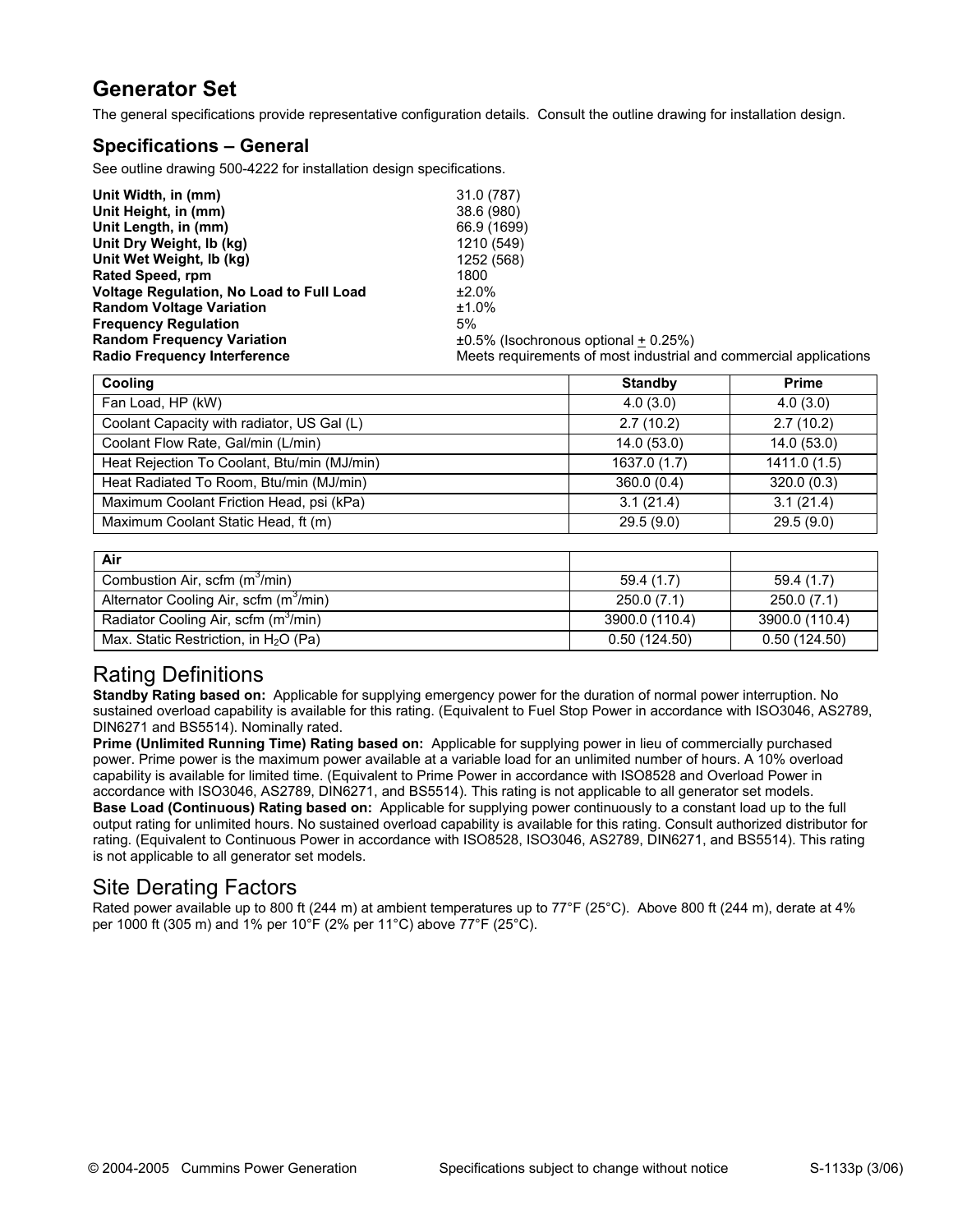### **Engine**

Kubota heavy-duty diesel engines provide stable power, low fuel consumption, quiet operation, and fast response to sudden load changes.

Mechanical governing is standard. Electronic governing is available for applications requiring constant (isochronous) frequency regulation such as Uninterruptible Power Supply (UPS) systems, non-linear loads, or sensitive electronic loads. Optional coolant heaters are recommended for all emergency standby installations or for any application requiring fast load acceptance after start-up.

### **Specifications – Engine**

| Kubota V2203, naturally aspirated, diesel-fueled                     |
|----------------------------------------------------------------------|
| 134.0(2.2)                                                           |
| $2100 + 50$                                                          |
|                                                                      |
| Cast iron, In-Line 4 cylinder                                        |
| 350 amps minimum at ambient temperature of $32^{\circ}F(0^{\circ}C)$ |
| 40-amps                                                              |
| 12-volt, negativeg ground                                            |
| Single spin-on, full flow                                            |
| 122°F (50°C) ambient radiator cooling system                         |
|                                                                      |

| <b>Power Output</b>                                                                                                                                                                                  |                     |                         |      |                |           | <b>Standby</b>             |              | <b>Prime</b>  |      |  |
|------------------------------------------------------------------------------------------------------------------------------------------------------------------------------------------------------|---------------------|-------------------------|------|----------------|-----------|----------------------------|--------------|---------------|------|--|
| Gross Engine Power Output, bhp (kWm)                                                                                                                                                                 |                     | $\overline{37.1(27.7)}$ |      | 33.8 (25.2)    |           |                            |              |               |      |  |
| BMEP at Rated Load, psi (kPa)                                                                                                                                                                        |                     | 107.0 (737.7)           |      | 97.0(668.8)    |           |                            |              |               |      |  |
| Bore, in. (mm)                                                                                                                                                                                       |                     |                         |      |                |           | 3.43(87.1)                 |              | 3.43(87.1)    |      |  |
| Stroke, in. (mm)                                                                                                                                                                                     |                     |                         |      |                |           | 3.62(91.9)                 |              | 3.62(91.9)    |      |  |
| Piston Speed, ft/min (m/s)                                                                                                                                                                           |                     |                         |      |                |           | 1091.0 (5.5)               |              | 1091.0 (5.5)  |      |  |
| <b>Compression Ratio</b>                                                                                                                                                                             |                     |                         |      |                |           | 23.0:1                     |              | 23.0:1        |      |  |
| Lube Oil Capacity, qt. (L)                                                                                                                                                                           |                     |                         |      |                |           | 10.4(9.8)                  |              | 10.4(9.8)     |      |  |
| <b>Fuel Flow</b>                                                                                                                                                                                     |                     |                         |      |                |           |                            |              |               |      |  |
| Fuel Flow at Rated Load, US Gal/hr (L/hr)                                                                                                                                                            |                     |                         |      |                |           | 3.5(13.4)                  |              | 3.5(13.4)     |      |  |
| Maximum Inlet Restriction, in. Hg (mm Hg)                                                                                                                                                            |                     |                         |      |                |           | 2.0(50.8)                  |              | 2.0(50.8)     |      |  |
| Maximum Return Restriction, in. Hg (mm Hg)                                                                                                                                                           |                     |                         |      |                |           | 5.8(147.3)                 |              | 5.8(147.3)    |      |  |
| <b>Air Cleaner</b>                                                                                                                                                                                   |                     |                         |      |                |           |                            |              |               |      |  |
| Maximum Air Cleaner Restriction, in. H <sub>2</sub> O (kPa)                                                                                                                                          |                     |                         |      |                |           | 25.0(6.2)                  |              | 25.0(6.2)     |      |  |
| <b>Exhaust</b>                                                                                                                                                                                       |                     |                         |      |                |           |                            |              |               |      |  |
| Exhaust Flow at Rated Load, cfm $(m^3/m)$                                                                                                                                                            |                     |                         |      |                |           | 170.0(4.8)                 |              | 160.0(4.5)    |      |  |
| Exhaust Temperature, <sup>o</sup> F (°C)                                                                                                                                                             |                     |                         |      |                |           | 840.0 (448.9)              |              | 760.0 (404.4) |      |  |
| Max Back Pressure, in. H <sub>2</sub> O (kPa)                                                                                                                                                        |                     |                         |      |                |           | 41.0 (10.2)<br>41.0 (10.2) |              |               |      |  |
| Indirect injection, number 2 diesel fuel; fuel filter; fuel/water separator; automatic<br><b>Fuel System</b><br>electric fuel shutoff; distributor injection pump with integral mechanical governor. |                     |                         |      |                |           |                            |              |               |      |  |
| <b>Fuel Consumption</b>                                                                                                                                                                              |                     |                         |      | <b>Standby</b> |           |                            | <b>Prime</b> |               |      |  |
| 60 Hz Ratings, kW (kVA)                                                                                                                                                                              |                     |                         |      | 20(25)         | 18 (22.5) |                            |              |               |      |  |
|                                                                                                                                                                                                      | Load                | 1/4                     | 1/2  | 3/4            | Full      | 1/4                        | 1/2          | 3/4           | Full |  |
|                                                                                                                                                                                                      | <b>US</b><br>Gal/hr | 0.78                    | 1.10 | 1.45           | 1.96      | 0.74                       | 1.04         | 1.35          | 1.69 |  |
|                                                                                                                                                                                                      | L/hr                | $\overline{3.0}$        | 4.2  | 5.5            | 7.4       | 2.8                        | 3.9          | 5.1           | 6.4  |  |
|                                                                                                                                                                                                      |                     |                         |      |                |           |                            |              |               |      |  |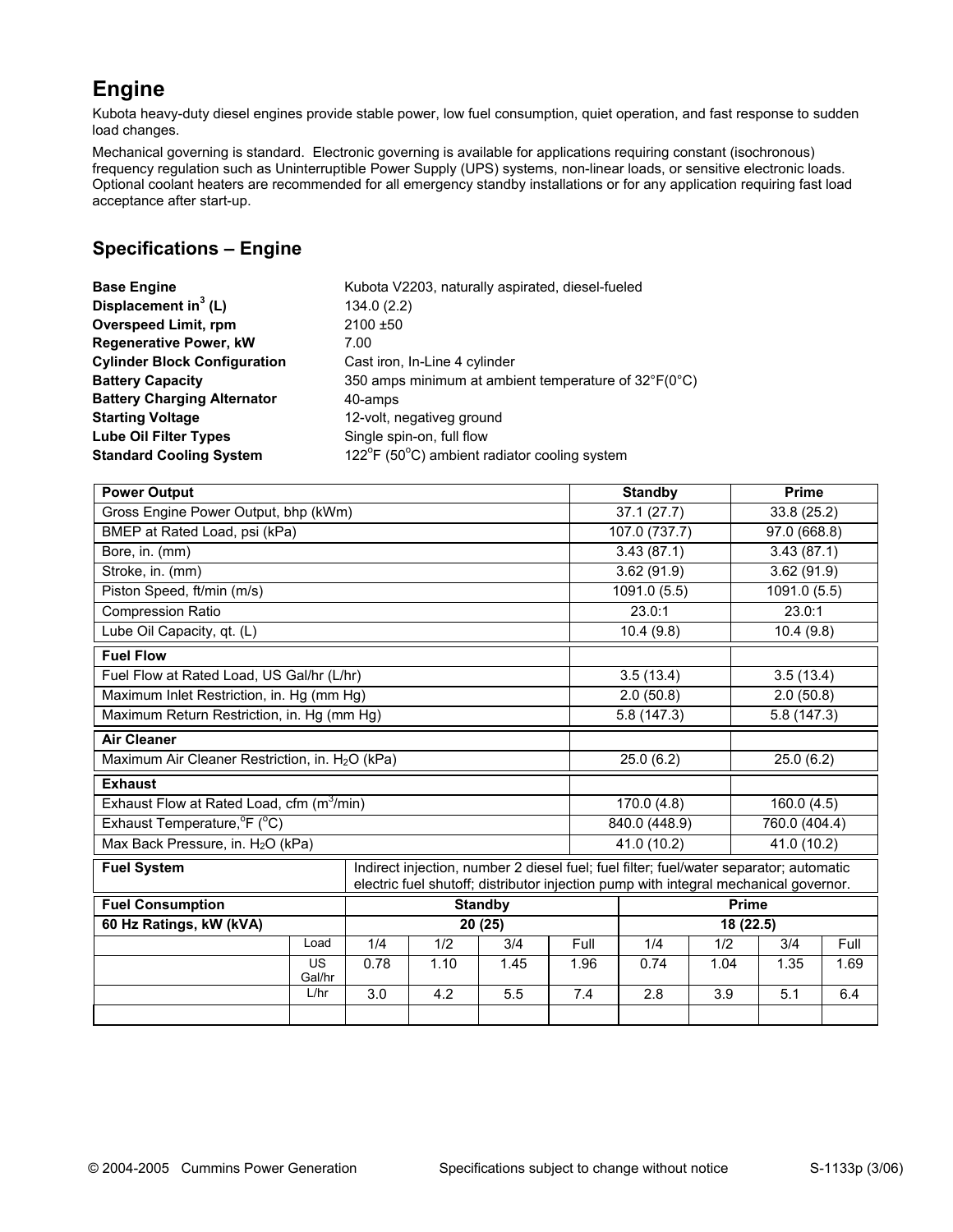### **Alternator**

Several alternators are available for application flexibility based on the required motor starting kVA and other requirements. Larger alternator sizes have lower temperature rise, for longer life of the alternator insulation system. In addition, larger alternator sizes can provide a cost-effective use of engine power in across-the-line motor starting applications and can be used to minimize voltage waveform distortion caused by non-linear loads.

These single-bearing alternators couple directly to the engine flywheel with flexible discs, for drivetrain reliability and durability. No gear reducers or speed changers are used. Two-thirds pitch windings eliminate third-order harmonic content of the AC voltage waveform and provide the standardization desired for paralleling of generator sets. The excitation system is a self (shunt) excited system with the voltage regulator powered directly from the generator set output.

### **Alternator Application Notes**

**Alternator Sizes** - On any given model, various alternators sizes are available to meet individual application needs. Alternators sizes are differentiated by maximum winding temperature rise, at the generator set standby or prime rating, when operated in a 40°C ambient environment. Available temperature rises range from 80°C to 125°C. Not all temperature rise selections are available on all models. Lower temperature rise is accomplished using larger alternators at lower current density. Lower temperature rise alternators have higher motor starting kVA, lower voltage dip upon load application, and they are generally recommended to limit voltage distortion and heating due to harmonics induced by non-linear loads.

**Alternator Space Heater** - is recommended to inhibit condensation.

### **Available Output Voltages**

- [ ] 120/208 [ ] 120/240 [ ] 220/380
- [ ] 139/240 [ ] 347/600
- [ ] 120/240 Delta
- [ ] 240/416
- [ ] 277/480

Three Phase Reconnectable Single Phase Non-Reconnectable Three Phase Non-Reconnectable

- 
-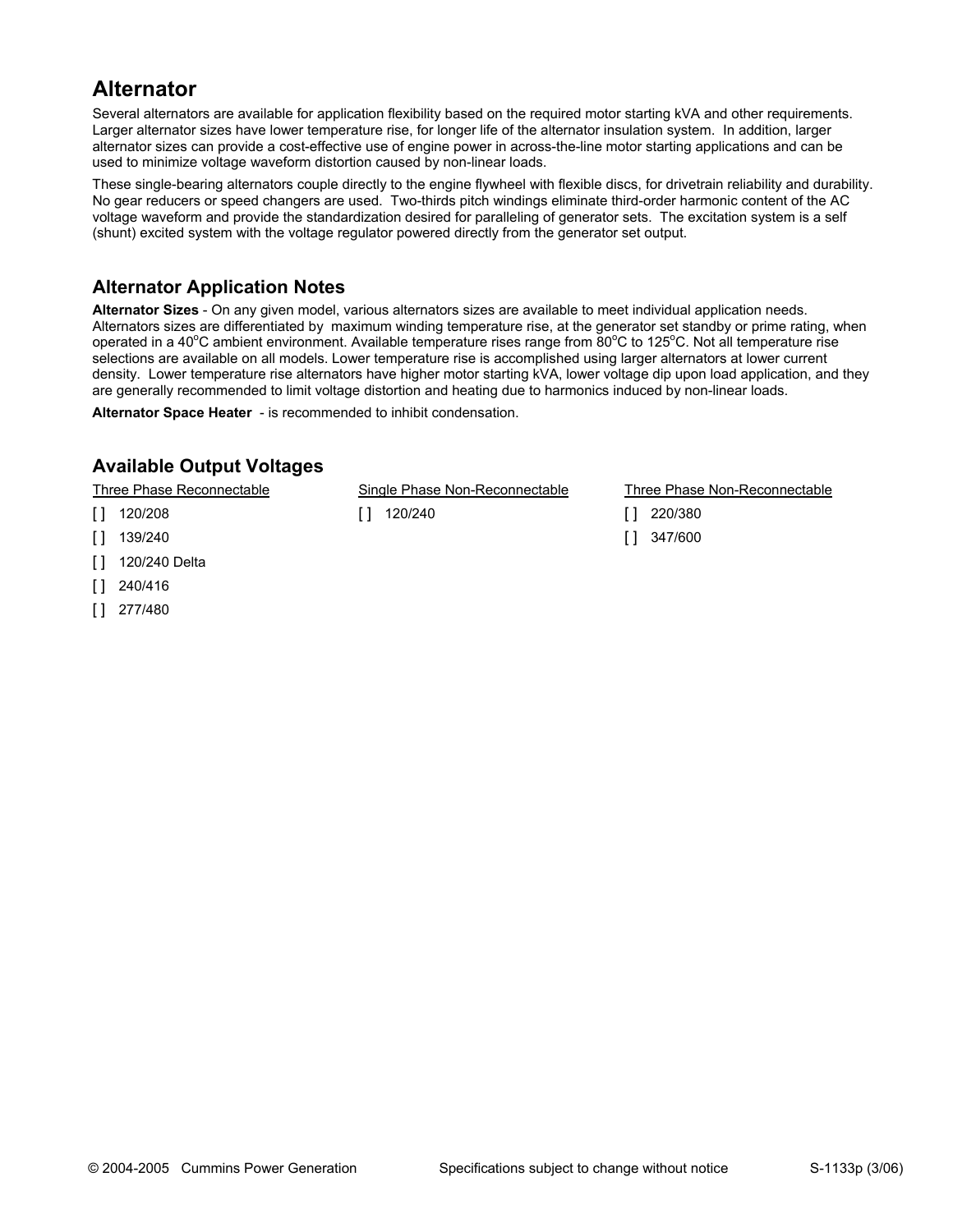### **Specifications – Alternator**

**Design** Revolving field, single bearing, 4-pole, brushless, drip-proof

**Stator Stator Skewed stator and 2/3 pitch windings minimize field heating and <b>Skewed stator** and 2/3 pitch windings minimize field heating and

**Rotor Rotor Dynamically balanced assembly. Direct coupled to engine by a <b>Dynamically balanced** assembly. Direct coupled to engine by a

**Phase Rotation** <br> **A (U), B (V), C (W)**<br> **Alternator Cooling Community Contribution in the United States of Direct drive centrifu Alternator Cooling** <br>**AC Waveform Total Harmonic Distortion Direct drive centrifugal blower**<br>
Less than 7% total no load to f

#### **Telephone Influence Factor (TIF)** Less than 40 per NEMA MG1-22.43 **Telephone Harmonic Factor (THF)**

loads. The rotor is supported by a pre-lubricated, maintenance-free ball-bearing. **Insulation System Insulation System Class H per NEMA MG1-1.65 and BS2757** Standard Temperature Rise **At all and Standard Temperature Rise At rated load is less than 125<sup>°</sup>C at standby rating, per NEMA** MG1.22.40, IEEE115 and IEC 34-1. **Exciter Type The excitation system derives its power from the main output of the** main output of the generator, eliminating the need for a separate excitation power source. Less than 7% total no load to full linear load, and less than 3% for any single harmonic

flexible drive disc. Complete amortisseur (damper) windings help minimize voltage deviations and heating effects under unbalanced

| Three Phase Table <sup>1</sup>                       |                                | $80^{\circ}$ C $ $                            |                                                                  | $80^{\circ}$ C $\mid 80^{\circ}$ C $\mid$ |               |                                                          |                                                          |             |             |                                                          |                                                          | 80° C   105° C   105° C   105° C   105° C   125° C   125° C   125° C   125° C |             |
|------------------------------------------------------|--------------------------------|-----------------------------------------------|------------------------------------------------------------------|-------------------------------------------|---------------|----------------------------------------------------------|----------------------------------------------------------|-------------|-------------|----------------------------------------------------------|----------------------------------------------------------|-------------------------------------------------------------------------------|-------------|
| Feature Code                                         |                                | <b>B257</b>                                   | <b>B269</b>                                                      | <b>B386</b>                               | <b>B305</b>   | <b>B256</b>                                              | <b>B268</b>                                              | <b>B385</b> | <b>B304</b> | <b>B255</b>                                              | <b>B267</b>                                              | <b>B384</b>                                                                   | <b>B303</b> |
| Voltage Ranges                                       |                                | 120/208<br>Thru<br>139/240<br>240/416<br>Thru | 120/208<br>Thru<br>139/240<br>240/416<br>Thru<br>277/480 277/480 | 220/380                                   | 347/600       | 120/208<br>Thru<br>139/240<br>240/416<br>Thru<br>277/480 | 120/208<br>Thru<br>139/240<br>240/416<br>Thru<br>277/480 | 220/380     | 347/600     | 120/208<br>Thru<br>139/240<br>240/416<br>Thru<br>277/480 | 120/208<br>Thru<br>139/240<br>240/416<br>Thru<br>277/480 | 220/380                                                                       | 347/600     |
| Surge kW                                             |                                | 20                                            | 20                                                               | 20                                        | 20            | 20                                                       | 20                                                       | 20          | 20          | 20                                                       | 20                                                       | 20                                                                            | 20          |
| Motor Starting kVA<br>l(at 90% sustained<br>voltage) | Shunt                          | 70                                            | 70                                                               | 90                                        | 70            | 58                                                       | 70                                                       | 72          | 58          | 58                                                       | 70                                                       | 72                                                                            | 58          |
| Full Load Current -<br>Amps at Standby<br>Rating     | 120/208<br>139/240<br>69<br>60 | 220/380<br>38                                 | 240/416<br>35                                                    | 277/480<br>30                             | 347/600<br>24 |                                                          |                                                          |             |             |                                                          |                                                          |                                                                               |             |

construction.

voltage harmonics.

#### **Notes:**

1. Single phase power can be taken from a three phase generator set at up to 2/3 set rated 3-phase kW at 1.0 power factor. Also see Note 2 below.

| <b>Single Phase Table</b>                           |                                    |             |             |                                                                                                                                                                         |             |             |             |             |             | $80^{\circ}$ C $ 80^{\circ}$ C $ 80^{\circ}$ C $ 105^{\circ}$ C $ 105^{\circ}$ C $ 105^{\circ}$ C $ 125^{\circ}$ C $ 125^{\circ}$ C $ 125^{\circ}$ C $ $ |  |  |
|-----------------------------------------------------|------------------------------------|-------------|-------------|-------------------------------------------------------------------------------------------------------------------------------------------------------------------------|-------------|-------------|-------------|-------------|-------------|----------------------------------------------------------------------------------------------------------------------------------------------------------|--|--|
| Feature Code                                        |                                    | <b>B275</b> | <b>B257</b> | <b>B269</b>                                                                                                                                                             | <b>B274</b> | <b>B256</b> | <b>B268</b> | <b>B273</b> | <b>B255</b> | <b>B267</b>                                                                                                                                              |  |  |
| <b>Voltage Ranges</b>                               |                                    |             |             | 120/240 <sup>2</sup> 120/240 <sup>1</sup> 120/240 <sup>2</sup> 120/240 <sup>2</sup> 120/240 <sup>1</sup> 120/240 <sup>2</sup> 120/240 <sup>2</sup> 120/240 <sup>1</sup> |             |             |             |             |             | $120/240^2$                                                                                                                                              |  |  |
| Surge kW                                            |                                    | 20          | 20          | 20                                                                                                                                                                      | 20          | 20          | 20          | 20          | 20          | 20                                                                                                                                                       |  |  |
| Motor Starting kVA<br>(at 90% sustained<br>voltage) | Shunt                              | 44          | 44          | 44                                                                                                                                                                      | 36          | 36          | 44          | 36          | 36          | 44                                                                                                                                                       |  |  |
| Full Load Current -<br>Amps at Standby<br>Rating    | $120/240^2$<br>120/240<br>83<br>56 |             |             |                                                                                                                                                                         |             |             |             |             |             |                                                                                                                                                          |  |  |

**Notes:** 

1. The broad range alternators can supply single phase output up to 2/3 set rated 3-phase kW at 1.0 power factor.

2. The extended stack (full single phase output) and 4 lead alternators can supply single phase output up to full set rated 3-phase kW at 1.0 power factor.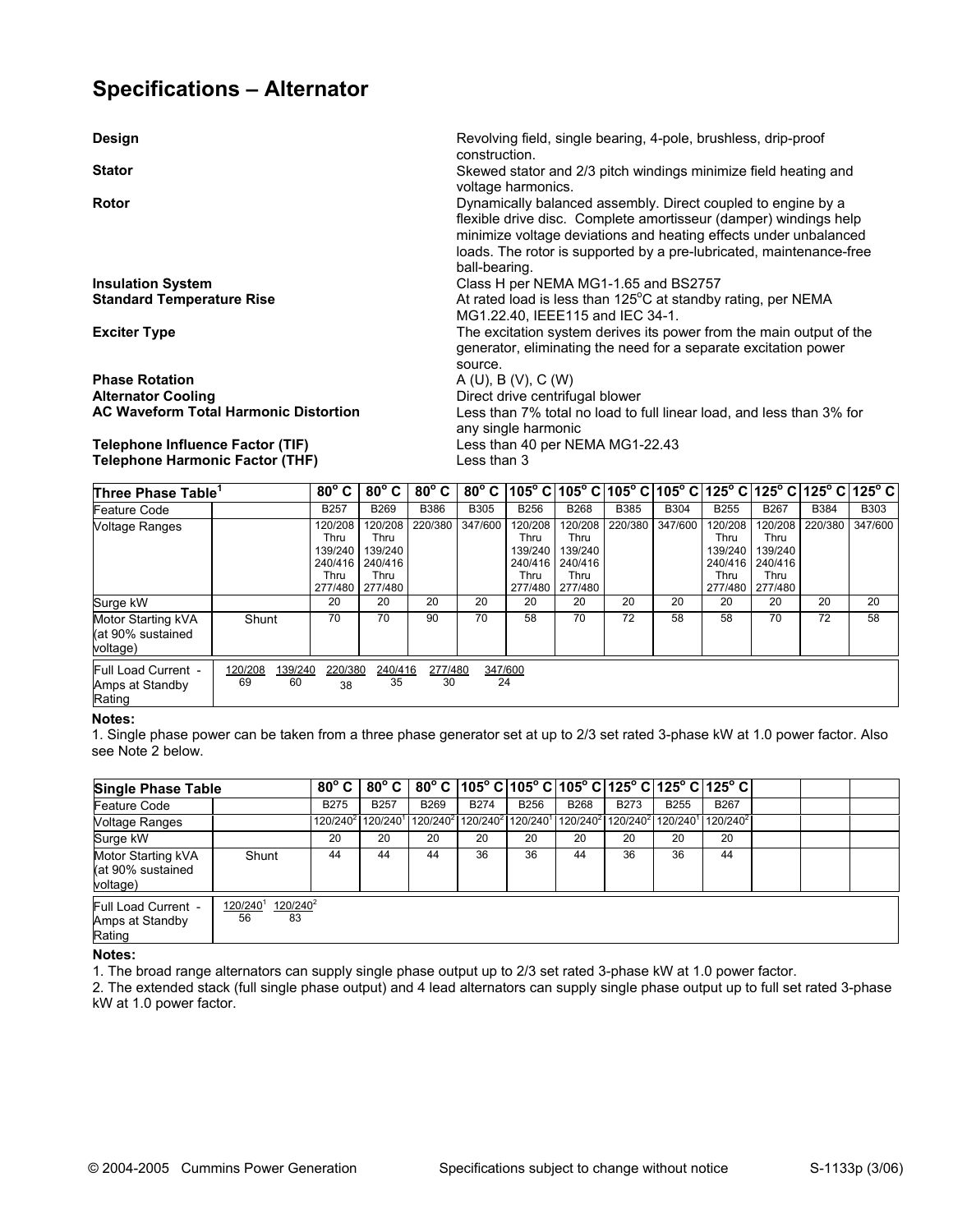### **Control System**

| <b>PowerCommand (1301) Control</b>                                                                                                                                                                                                                                                                                                                                                                                                                                                                                                                                                                                                                                                                                                                                                        |                                                                                                                                                                                                                                                                                                                                                                                                                            |                                                                                                                                                                                                                                                                                                                                                                                                            |  |  |  |  |  |  |
|-------------------------------------------------------------------------------------------------------------------------------------------------------------------------------------------------------------------------------------------------------------------------------------------------------------------------------------------------------------------------------------------------------------------------------------------------------------------------------------------------------------------------------------------------------------------------------------------------------------------------------------------------------------------------------------------------------------------------------------------------------------------------------------------|----------------------------------------------------------------------------------------------------------------------------------------------------------------------------------------------------------------------------------------------------------------------------------------------------------------------------------------------------------------------------------------------------------------------------|------------------------------------------------------------------------------------------------------------------------------------------------------------------------------------------------------------------------------------------------------------------------------------------------------------------------------------------------------------------------------------------------------------|--|--|--|--|--|--|
| werCommar<br>0 <sub>1</sub><br>0.00<br><b>Standard Operator Panel</b><br><b>Optional Operator/Display Panel</b>                                                                                                                                                                                                                                                                                                                                                                                                                                                                                                                                                                                                                                                                           |                                                                                                                                                                                                                                                                                                                                                                                                                            |                                                                                                                                                                                                                                                                                                                                                                                                            |  |  |  |  |  |  |
| <b>PowerCommand Control</b><br>$\bullet$                                                                                                                                                                                                                                                                                                                                                                                                                                                                                                                                                                                                                                                                                                                                                  |                                                                                                                                                                                                                                                                                                                                                                                                                            |                                                                                                                                                                                                                                                                                                                                                                                                            |  |  |  |  |  |  |
| The PowerCommand Control is an integrated generator set control system providing isochronous governing (optional),<br>voltage regulation, engine protection, generator protection, and operator interface.<br>Control provides battery monitoring and testing features, and Smart-Starting control system.<br>$\bullet$<br>InPower PC-based service tool available for detailed diagnostics<br>$\bullet$<br>Standard PCCNet RS485 network interface to devices such as remote annunciator for NFPA110 applications.<br>$\bullet$<br>Control boards are potted for environmental protection.<br>$\bullet$<br>Suitable for operation in ambient temperatures from -40C to +70C, and altitudes to 13,000 feet (5000 meters)<br>$\bullet$<br>Prototype tested; UL, CSA, and CE compliant<br>٠ |                                                                                                                                                                                                                                                                                                                                                                                                                            |                                                                                                                                                                                                                                                                                                                                                                                                            |  |  |  |  |  |  |
| <b>AC Protection</b>                                                                                                                                                                                                                                                                                                                                                                                                                                                                                                                                                                                                                                                                                                                                                                      | <b>Engine Protection</b>                                                                                                                                                                                                                                                                                                                                                                                                   | <b>Operator/Display Panel (Optional)</b>                                                                                                                                                                                                                                                                                                                                                                   |  |  |  |  |  |  |
| Over current warning and shutdown*<br>٠<br>Over and under voltage shutdown<br>Over and under frequency shutdown<br>$\bullet$<br>Over Excitation (loss of sensing) fault<br><b>Field Overload</b>                                                                                                                                                                                                                                                                                                                                                                                                                                                                                                                                                                                          | • Overspeed shutdown<br>Low oil pressure warning and shutdown*<br>• High coolant temperature warning and<br>shutdown*<br>Low coolant level warning or shutdown*<br>Low coolant temperature warning*<br>High, low, & weak battery voltage warning*<br>Fail to start (overcrank) shutdown<br>$\bullet$<br>Fail to crank shutdown<br>Redundant start disconnect<br>Cranking lockout<br>$\bullet$<br>Sensor failure indication | Manual Off switch<br>Alpha-numeric display with pushbutton<br>access, for viewing engine and alternator<br>data and providing setup, controls, and<br>adjustments (English or International<br>symbols)<br>• LED lamps indicating genset running, not<br>in auto, common warning, common<br>shutdown, manual run mode, remote start<br>Suitable for operation in ambient<br>temperatures from -20C to +70C |  |  |  |  |  |  |
| <b>Alternator Data</b>                                                                                                                                                                                                                                                                                                                                                                                                                                                                                                                                                                                                                                                                                                                                                                    | <b>Engine Data</b>                                                                                                                                                                                                                                                                                                                                                                                                         | <b>Other Data</b>                                                                                                                                                                                                                                                                                                                                                                                          |  |  |  |  |  |  |
| Line to Neutral AC Volts*<br>Line to Line AC Volts*<br>٠<br>3-phase AC current*<br>$\bullet$<br>Frequency*<br>Total kVA*<br>$\bullet$                                                                                                                                                                                                                                                                                                                                                                                                                                                                                                                                                                                                                                                     | • DC voltage*<br>Genset model data<br>Lube oil pressure*<br>Start attempts, Starts, running hours<br>Coolant temperature*<br>Fault history<br>$\bullet$<br>RS485 Modbus Interface<br>Data Logging and Fault Simulation<br>(Requires InPower Service Tool)                                                                                                                                                                  |                                                                                                                                                                                                                                                                                                                                                                                                            |  |  |  |  |  |  |
| <b>Digital Governing (Optional)</b>                                                                                                                                                                                                                                                                                                                                                                                                                                                                                                                                                                                                                                                                                                                                                       | <b>Digital Voltage Regulation</b><br><b>Control Functions</b>                                                                                                                                                                                                                                                                                                                                                              |                                                                                                                                                                                                                                                                                                                                                                                                            |  |  |  |  |  |  |
| • Integrated digital electronic isochronous<br>Integrated digital electronic voltage<br>Time delay start and cooldown<br>٠<br>regulator<br>Glow plug control (some models)<br>governor<br>Temperature dynamic governing<br>• 2-phase line to line sensing<br>Cycle cranking<br>$\bullet$<br>Configurable Torque Matching<br>(2) Configurable inputs<br>٠<br>(2) Configurable outputs<br>Remote Emergency Stop                                                                                                                                                                                                                                                                                                                                                                             |                                                                                                                                                                                                                                                                                                                                                                                                                            |                                                                                                                                                                                                                                                                                                                                                                                                            |  |  |  |  |  |  |
| *Optional Operator/Display Panel required to display warnings and sensor data.                                                                                                                                                                                                                                                                                                                                                                                                                                                                                                                                                                                                                                                                                                            |                                                                                                                                                                                                                                                                                                                                                                                                                            |                                                                                                                                                                                                                                                                                                                                                                                                            |  |  |  |  |  |  |
| <b>Options</b>                                                                                                                                                                                                                                                                                                                                                                                                                                                                                                                                                                                                                                                                                                                                                                            |                                                                                                                                                                                                                                                                                                                                                                                                                            |                                                                                                                                                                                                                                                                                                                                                                                                            |  |  |  |  |  |  |
| □ Local Operator/Display Panel<br>Digital Electronic Governing                                                                                                                                                                                                                                                                                                                                                                                                                                                                                                                                                                                                                                                                                                                            | Remote Annunciator with (3) configurable<br>inputs & (4) configurable outputs                                                                                                                                                                                                                                                                                                                                              | PowerCommand for Windows remote<br>monitoring software. (Direct connect)                                                                                                                                                                                                                                                                                                                                   |  |  |  |  |  |  |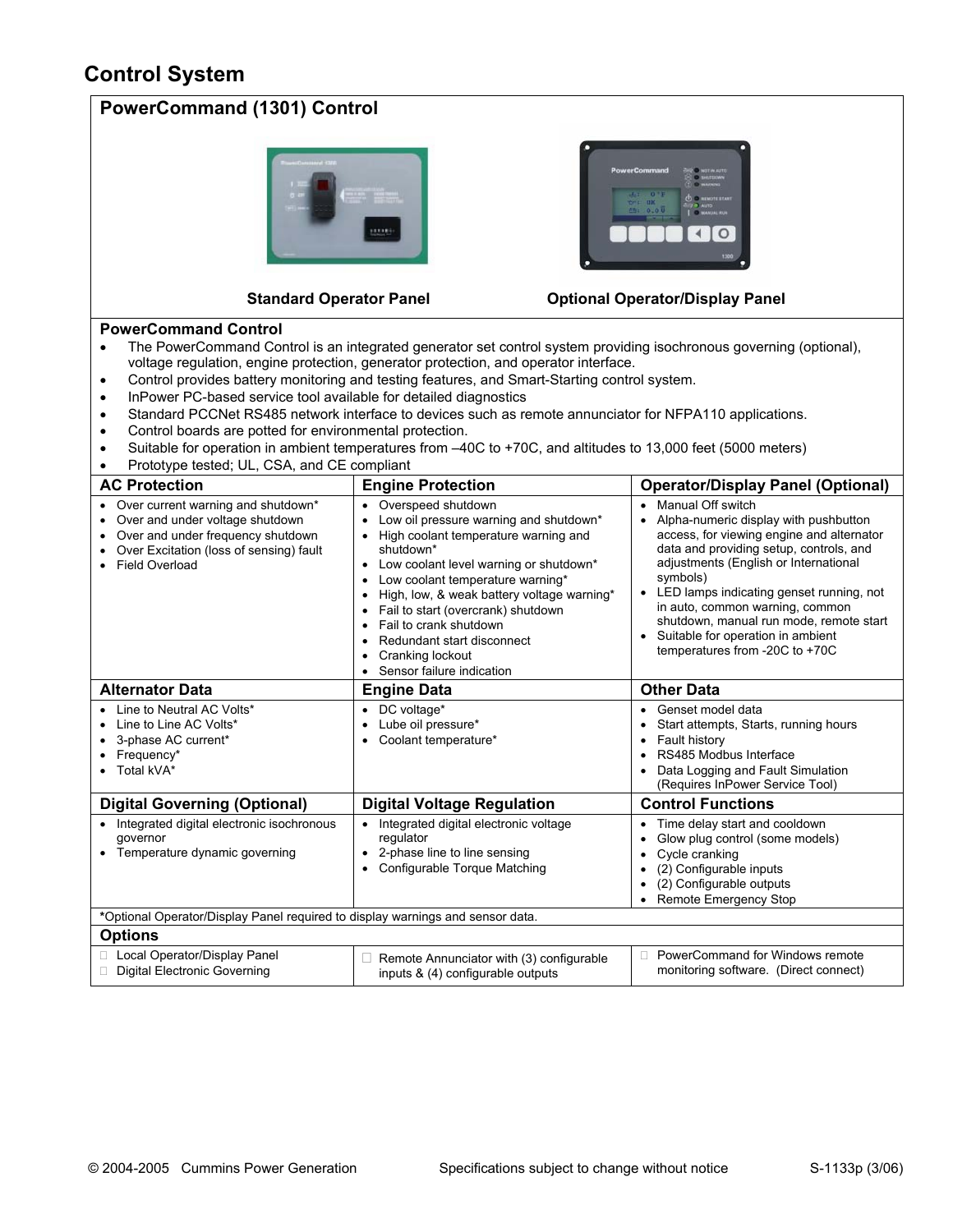## **Generator Set Options**

#### **Engine**

- [ ] 120 V, 1000 W coolant heater (thermostatically controlled)
- [ ] 240 V, 1000 W coolant heater (thermostatically controlled)
- [1] Electronic governor

#### **Fuel System**

- [ ] 24 hour dual wall sub-base fuel tank
- [] 48 hour dual wall sub-base fuel tank

#### **Alternator**

- [] 80°C rise alternator
- $\begin{bmatrix} 1 & 105^{\circ} \text{C} \end{bmatrix}$  rise alternator
- [] 120/240 V, 100 W anti-condensation heater
- [] Extended stack (full single phase output)
- [ ] Full single phase output (Non-Reconnectable)
- [] Single phase 4 lead

#### **Control Panel**

- [] LCD display panel (required for any NFPA110 and CSA 282 application) includes:
	- − Engine oil pressure
	- Engine coolant temperature
	- Generator AC voltage
	- Generator frequency
	- − Generator amps
	- − Generator kVA
	- − Low/high/weak battery
- [ ] Emergency stop switch
- [ ] 120/240 V, 100 W control anticondensation heater
- [ ] Auxiliary relay contacts
- [] Low fuel level warning or shutdown
- [] Fuel-in-rupture-basin warning or
	- shutdown
- [ ] Low coolant level warning or shutdown

#### **Exhaust System**

- [] Critical grade exhaust silencer
- [ ] Industrial grade exhaust silencer
- [] Residential grade exhaust silencer
- [ ] Set mounted critical grade exhaust silencer

#### **Generator Set**

- [ ] Batteries
- [ ] Battery charger
- [ ] Export box packaging
- [ ] UL 2200 Listed
- [] In-skid fuel tank
- [ ] Main line circuit breaker
- [] Sound attenuated enclosures with mounted silencer
- [ ] Spring isolators
- [] Weather protective enclosure with mounted silencer
- [ ] 2 year prime power warranty
- [] 2 year standby warranty
- [] 5 year standby power warranty

### **Available Products and Services**

A wide range of products and services is available to match your power generation system requirements. Cummins Power Generation products and services include:

Diesel and Spark-Ignited Generator Sets

Transfer Switches

Bypass Switches

Parallel Load Transfer Equipment

Digital Paralleling Switchgear

PowerCommand Network and Software

Distributor Application Support

Planned Maintenance Agreements